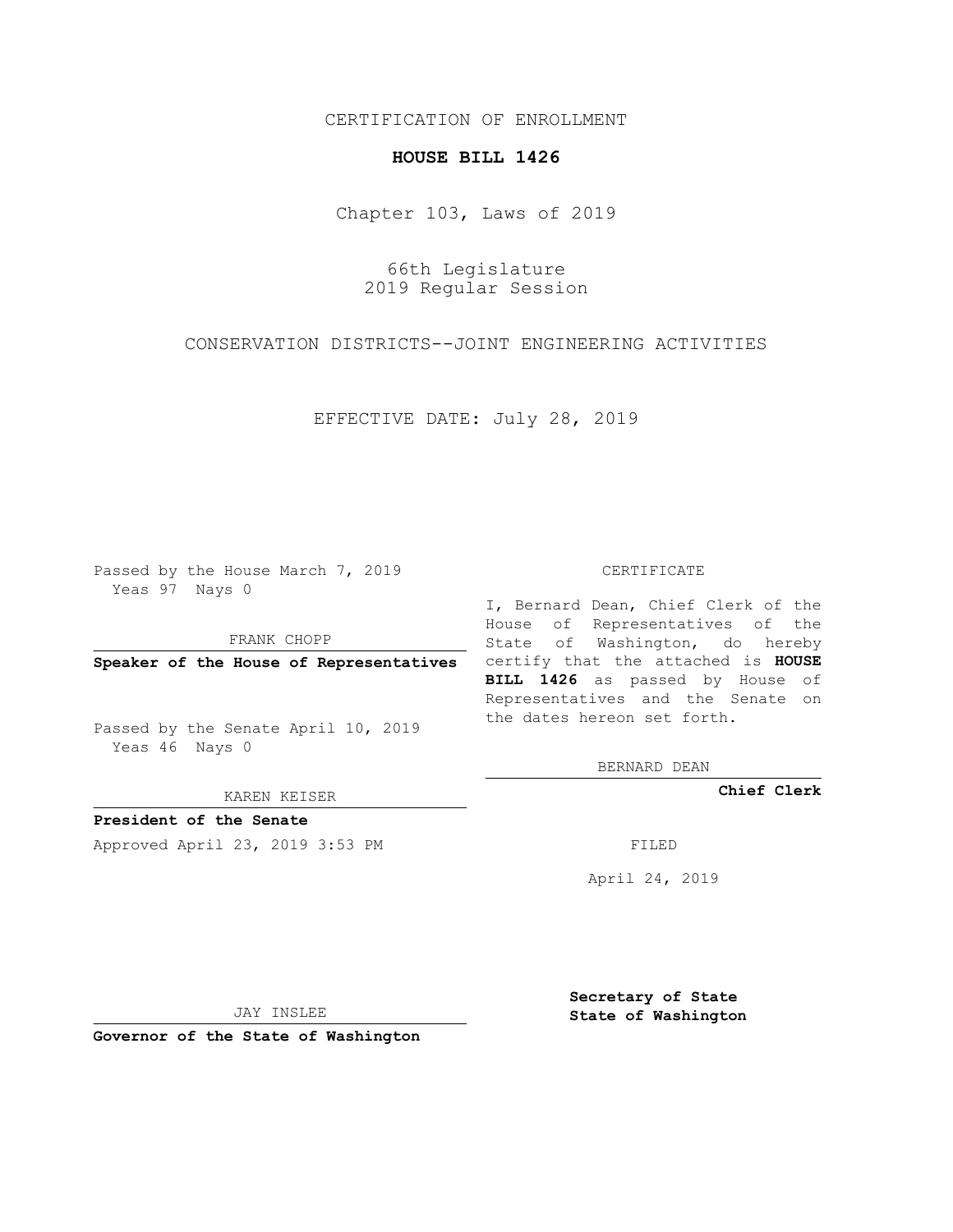## **HOUSE BILL 1426**

Passed Legislature - 2019 Regular Session

**State of Washington 66th Legislature 2019 Regular Session By** Representatives Ramos, Orcutt, Mead, Walsh, Slatter, Lovick, and Leavitt

Read first time 01/22/19. Referred to Committee on Local Government.

 AN ACT Relating to cooperation between conservation districts; 2 and amending RCW 89.08.220.

BE IT ENACTED BY THE LEGISLATURE OF THE STATE OF WASHINGTON:

 **Sec. 1.** RCW 89.08.220 and 1999 c 305 s 8 are each amended to 5 read as follows:

 A conservation district organized under the provisions of chapter 184, Laws of 1973 1st ex. sess. shall constitute a governmental subdivision of this state, and a public body corporate and politic exercising public powers, but shall not levy taxes or issue bonds and such district, and the supervisors thereof, shall have the following powers, in addition to others granted in other sections of chapter 12 184, Laws of 1973 1st ex. sess.:

 (1) To conduct surveys, investigations, and research relating to the conservation of renewable natural resources and the preventive and control measures and works of improvement needed, to publish the results of such surveys, investigations, or research, and to disseminate information concerning such preventive and control measures and works of improvement: PROVIDED, That in order to avoid duplication of research activities, no district shall initiate any research program except in cooperation with the government of this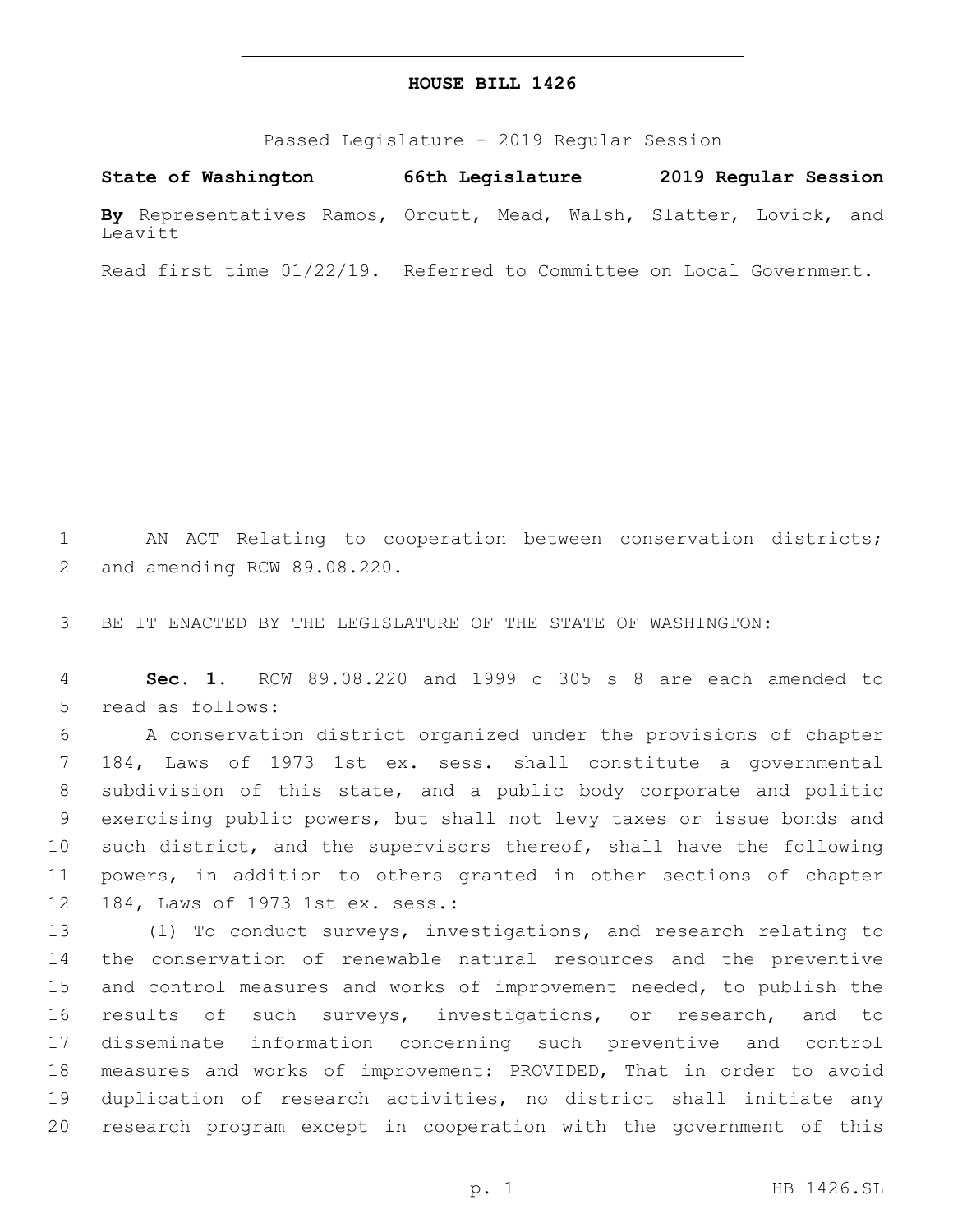state or any of its agencies, or with the United States or any of its 2 agencies;

 (2) To conduct educational and demonstrational projects on any lands within the district upon obtaining the consent of the occupier of such lands and such necessary rights or interests in such lands as may be required in order to demonstrate by example the means, methods, measures, and works of improvement by which the conservation 8 of renewable natural resources may be carried out;

 (3) To carry out preventative and control measures and works of improvement for the conservation of renewable natural resources, within the district including, but not limited to, engineering operations, methods of cultivation, the growing of vegetation, changes in use of lands, and the measures listed in RCW 89.08.010, on any lands within the district upon obtaining the consent of the occupier of such lands and such necessary rights or interests in such 16 lands as may be required;

 (4) To cooperate or enter into agreements with, and within the limits of appropriations duly made available to it by law, to furnish financial or other aid to any agency, governmental or otherwise, or any occupier of lands within the district in the carrying on of preventive and control measures and works of improvement for the conservation of renewable natural resources within the district, subject to such conditions as the supervisors may deem necessary to advance the purposes of chapter 184, Laws of 1973 1st ex. sess. For 25 purposes of this subsection only, land occupiers who are also district supervisors are not subject to the provisions of RCW 42.23.030;27

 (5) To obtain options upon and to acquire in any manner, except by condemnation, by purchase, exchange, lease, gift, bequest, devise, or otherwise, any property, real or personal, or rights or interests therein; to maintain, administer, and improve any properties acquired, to receive income from such properties and to expend such income in carrying out the purposes and provisions of chapter 184, Laws of 1973 1st ex. sess.; and to sell, lease, or otherwise dispose of any of its property or interests therein in furtherance of the purposes and the provisions of chapter 184, Laws of 1973 1st ex. 37 sess.;

 (6) To make available, on such terms, as it shall prescribe, to land occupiers within the district, agricultural and engineering 40 machinery and equipment, fertilizer, seeds, seedlings, and such other

p. 2 HB 1426.SL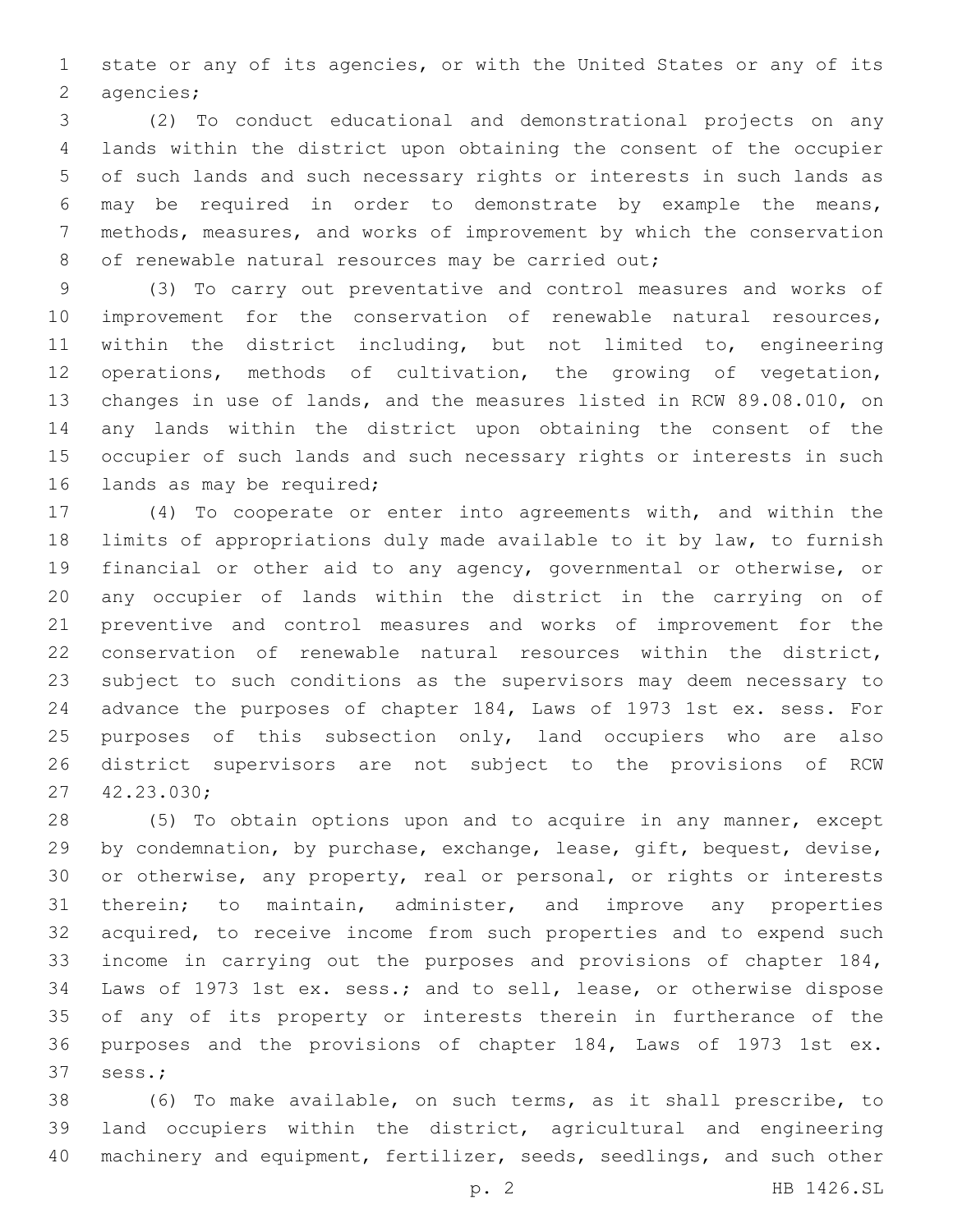equipment and material as will assist them to carry on operations upon their lands for the conservation of renewable natural resources;

 (7)(a) To prepare and keep current a comprehensive long-range program recommending the conservation of all the renewable natural resources of the district. Such programs shall be directed toward the best use of renewable natural resources and in a manner that will best meet the needs of the district and the state, taking into consideration, where appropriate, such uses as farming, grazing, timber supply, forest, parks, outdoor recreation, potable water supplies for urban and rural areas, water for agriculture, minimal flow, and industrial uses, watershed stabilization, control of soil erosion, retardation of water runoff, flood prevention and control, reservoirs and other water storage, restriction of developments of floodplains, protection of open space and scenery, preservation of natural beauty, protection of fish and wildlife, preservation of wilderness areas and wild rivers, the prevention or reduction of sedimentation and other pollution in rivers and other waters, and such location of highways, schools, housing developments, industries, airports and other facilities and structures as will fit the needs of the state and be consistent with the best uses of the renewable natural resources of the state. The program shall include an inventory of all renewable natural resources in the district, a compilation of current resource needs, projections of future resource requirements, priorities for various resource activities, projected timetables, descriptions of available alternatives, and provisions 26 for coordination with other resource programs.

 (b) The district shall also prepare an annual work plan, which shall describe the action programs, services, facilities, materials, working arrangements and estimated funds needed to carry out the parts of the long-range programs that are of the highest priorities.

 (c) The districts shall hold public hearings at appropriate times in connection with the preparation of programs and plans, shall give careful consideration to the views expressed and problems revealed in hearings, and shall keep the public informed concerning their programs, plans, and activities. Occupiers of land shall be invited to submit proposals for consideration to such hearings. The districts may supplement such hearings with meetings, referenda and other suitable means to determine the wishes of interested parties and the general public in regard to current and proposed plans and programs 40 of a district. They shall confer with public and private agencies,

p. 3 HB 1426.SL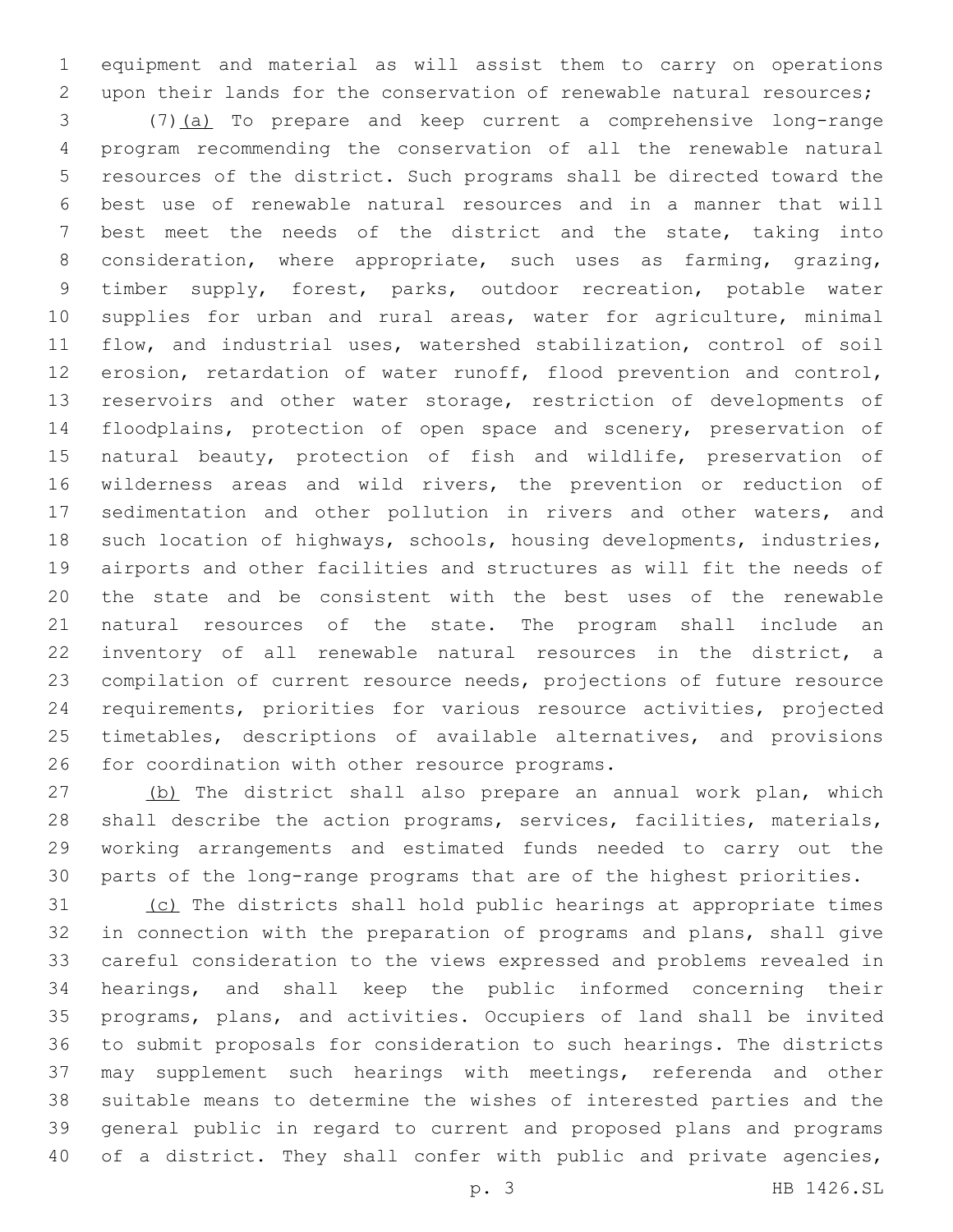individually and in groups, to give and obtain information and understanding of the impact of district operations upon agriculture, forestry, water supply and quality, flood control, particular industries, commercial concerns and other public and private 5 interests, both rural and urban.

 (d) Each district shall submit to the commission its proposed long-range program and annual work plans for review and comment.

 (e) The long-range renewable natural resource program, together with the supplemental annual work plans, developed by each district under the foregoing procedures shall have official status as the authorized program of the district, and it shall be published by the districts as its "renewable resources program". Copies shall be made available by the districts to the appropriate counties, municipalities, special purpose districts and state agencies, and shall be made available in convenient places for examination by public land occupier or private interest concerned. Summaries of the program and selected material therefrom shall be distributed as 18 widely as feasible for public information;

 (8) To administer any project or program concerned with the conservation of renewable natural resources located within its 21 boundaries undertaken by any federal, state, or other public agency by entering into a contract or other appropriate administrative arrangement with any agency administering such project or program;

 (9) Cooperate with other districts organized under chapter 184, Laws of 1973 1st ex. sess. in the exercise of any of its powers;

 (10) To accept donations, gifts, and contributions in money, services, materials, or otherwise, from the United States or any of 28 its agencies, from this state or any of its agencies, or from any 29 other source, and to use or expend such moneys, services, materials, or any contributions in carrying out the purposes of chapter 184, 31 Laws 1973 1st ex. sess.;

 (11) To sue and be sued in the name of the district; to have a seal which shall be judicially noticed; have perpetual succession unless terminated as hereinafter provided; to make and execute contracts and other instruments, necessary or convenient to the exercise of its powers; to borrow money and to pledge, mortgage and assign the income of the district and its real or personal property therefor; and to make, amend rules and regulations not inconsistent with chapter 184, Laws of 1973 1st ex. sess. and to carry into effect 40 its purposes;